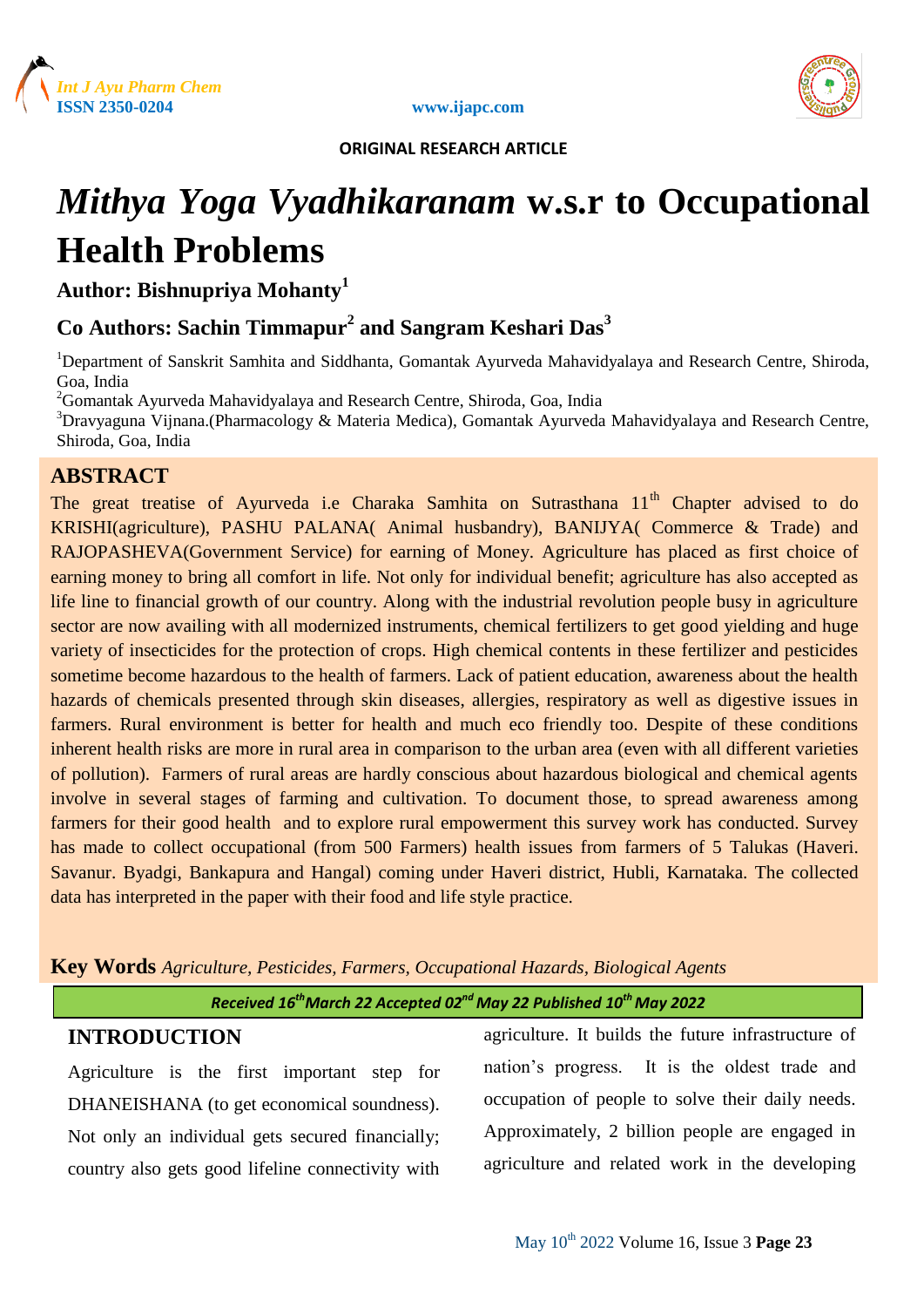



#### **ISSN 2350-0204 www.ijapc.com**

#### **ORIGINAL RESEARCH ARTICLE**

countries of Asia, whereas the developed countries contribution is merely 100 millions. Large workforces are busy with cultivation, farming and irrigation etc. It is now expanded from big field cultivation to home garden, kitchen garden or terrace garden too. Aharakranti teaches people to reject outsourcing food or raw like vegetables or fruits. 50% of our Gross Domestic Product is contributed by agriculture sector. The use of chemicals in modern agriculture has significantly increased productivity.

Ill health arising from agricultural work has negative implications on agricultural productivity. The economic costs arising from the occupational health hazards of agriculture often arise because of the economic intensives of agricultural work. Farm work is subject to the health risks inherent to a rural environment and at the same time to those deriving from the specific work process involved $1,2$ .

Agriculture under institutions or universities are well organized, planned and well supervised with

**Problems among agricultural workers:**

| <b>Table I</b> Data of leading health issues |                |                 |
|----------------------------------------------|----------------|-----------------|
| <b>Health Problems</b>                       | Frequency(500) | Percent $(\% )$ |
| <b>Musculoskeletal problems</b>              | 460            | 92.0            |
| Skin diseases (Itching $\&$ rashes)          | 360            | 72.0            |
| <b>Digestive issues</b>                      | 300            | 60.0            |
| <b>Allergy/Immune issues</b>                 | 240            | 48.0            |
| <b>Diabetes</b>                              | 180            | 36.0            |
| Eyes diseases/problems                       | 120            | 24.0            |
| <b>Thyroid</b>                               | 80             | 16.0            |
| <b>High Blood pressure</b>                   | 60             | 12.0            |
| <b>Physical injuries</b>                     | 60             | 12.0            |
| Endocrinologic                               | 60             | 12.0            |
| Haematological                               | 40             | 8.0             |
| <b>Upper respiratory tract infections</b>    | 40             | 8.0             |
| Neurologic problems                          | 40             | 8.0             |
|                                              |                |                 |

**Table 1** Data of leading health issues

But at individual level (farmers from traditional family) started to integrate cultivation skill but with insufficient knowledge of hazardous chemical or biological components knowingly or unknowingly. Sometime the Good practices of chemicals in terms of fertilizer or pesticide has not followed properly. The range of health hazards are broadly includes radiation issues like skin problem, allergies, high blood pressure, respiratory and digestive problem, some accidental issues like physical injuries, snake bite, scorpion bite even backache , low bone density or deficiency disorders. There is an urgent need to bridge those issues with policy makers and industry sectors. Careful investigation, health education, awareness training and active intervention may help to control those hazards and pass those messages of health and dignity of death could be preserved $3-5$ .

all precautionary measurement of health hazards.

## **OBJECTIVE**

To find out the occupation related health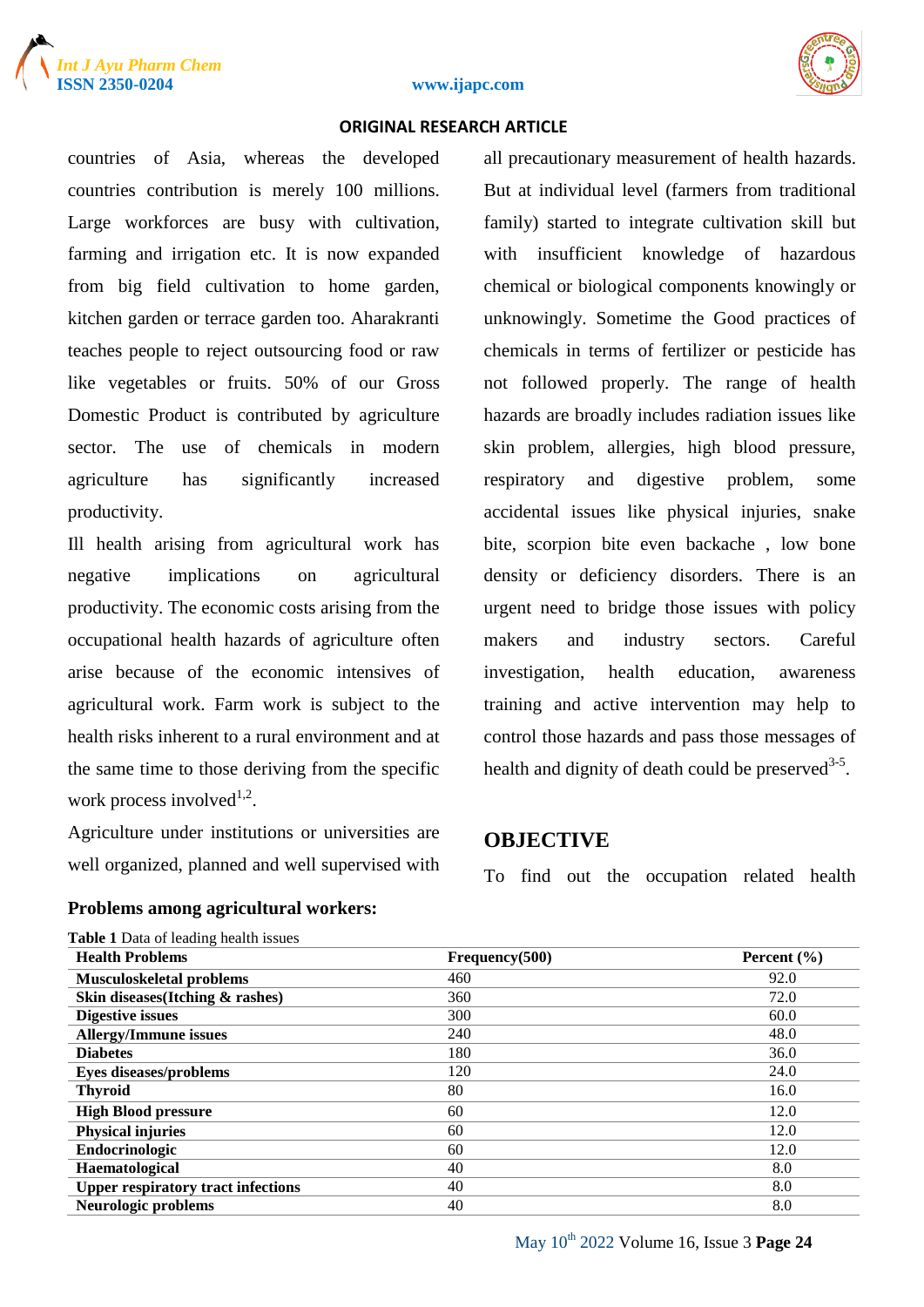





#### **ORIGINAL RESEARCH ARTICLE**

## **MATERIALS AND METHODS**

A survey was made to collect the list of health issues affecting farmers precisely to the area of 5 Talukas (Haveri. Savanur. Byadgi, Bankapura and Hangal) coming under Haveri district, Hubli, Karnataka. This area is famous for farming and cultivation with highly fertile land. The information was collected by Google form with leading questions in respect to different system.

## **OBSERVATION**

The occupational related health problems is explained in table 1, that among 500 responses in total, a majority of 460 responses(92%) were affected from musculoskeletal problems, next to 360 responses (72%) were affected by skin issues which includes itching and rashes, 300 responses(60%) were affected with digestive issues, 240 responses (48%) were affected with allergy/immune systems related issues, where 180 responses(36%) were affected by diabetes, 120 responses(24%) were affected with Eyes related issues, 80 responses(16%) were affected with Thyroid problems, followed by high blood pressure, physical injuries, endocrine, haematological, Upper respiratory tract infections and neurological issues were observed in 60%, 60%, 60%, 40%, 40% and 40% of respondents.

Out of 500 responses (agriculture workers), a majority of 270 workers (54 percent); reported that they had an average health status, 40 workers (8 percent) had a good health, and 190 workers (38 percent) had bad or sick health condition. It is noted when responses were asked to state their overall health status, a majority of them reported that their health status was average not strongly healthy looking even in good environment of rural village.

### **DISCUSSION**

A wide range of physical, chemical and biological injuries observed in the study is not showing the good sign of health in civil society we are belongs to. Our society need to be developed simultaneously from both the ground of financial and health. Growth with  $360^0$ approach and both with vertical and horizontal directions is a good sign of social growth; which can build a good human being; a good society and a good well develop country too. Hazardous biochemical compound applied with bare hand decreases the health of skin, the chemical allergens inhaled and disturb the echo texture of nasal mucosa and makes prone of many respiratory issues to the system (Table No 1). Paddy fields in rural places are not well protected by fencing and easy accessible to snake, wolf etc. Chances of animal bites or snake bites are sometime dangerous to the farmer life. Lack of machine learning has lead to physical injuries to the farmers(Table No 1). Sometime vibrations of heavy machineries create health issues to the farmers. Pesticides are usually spread and it has been observed that the sprayer operators experience fatigue mainly due to carrying the sprayer load. Nutritional deficiency and wrong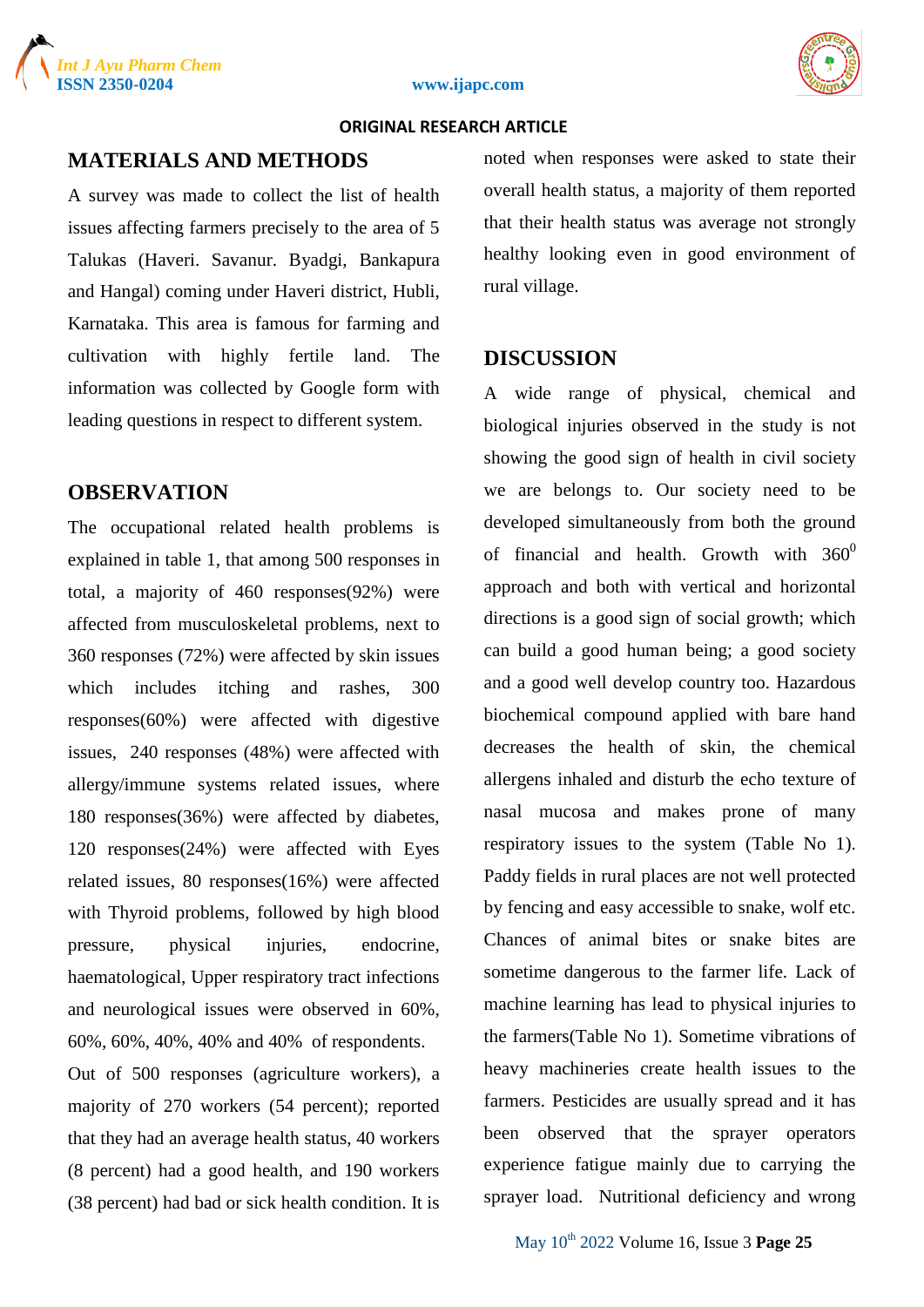



#### **ISSN 2350-0204 www.ijapc.com**

#### **ORIGINAL RESEARCH ARTICLE**

lifestyle lead to a good number of farmers to be the victim of musculoskeletal (Table No 1), skin and digestive issues. Delay eating to the schedule time of lunch or dinner, not practicing Abhyanga (body Massage), some time people have to remain alert at night for irrigation purposes are also the affects overall health (Table No 2). Other underlying factors are like low socio-economic status, low educational levels, poor housing conditions, health awareness, climatic changes, intake of genetically modified food, sustainable chemical exposure and reduced public health services. Lack of health education, hospital scare system and less health awareness among the farmers are become common cause of occupational health hazards6-9.

| Table 2 Overall Health Statuses of the Sample Responses - |  |  |  |
|-----------------------------------------------------------|--|--|--|
|-----------------------------------------------------------|--|--|--|

| <b>Overall health status</b> | Frequency $(500)$ Percent $(\% )$ |          |
|------------------------------|-----------------------------------|----------|
| Good                         | 40                                | 08       |
| Average                      | 270                               | 54       |
| <b>Bad(Sick)</b>             | 190                               | 38       |
| Total                        | 500                               | $($ $)($ |

#### **CONCLUSION**

In vertical socio-economical growth; farmers hardly understand the  $360^{\circ}$  approach to all different aspect of their life. The health care system is not conscious fully served in rural places where basic education has not properly achieved. Lack of health education, erratic life style , use of pesticide in farming are leading cause of health issues in farmers<sup>10</sup>; even they are in rural environment. Big researches related to health have no value; if will not link those observation to the society. More such survey works are needed to collect information and propagate in other occupational sector too at individual level, Non Government or at Government level.